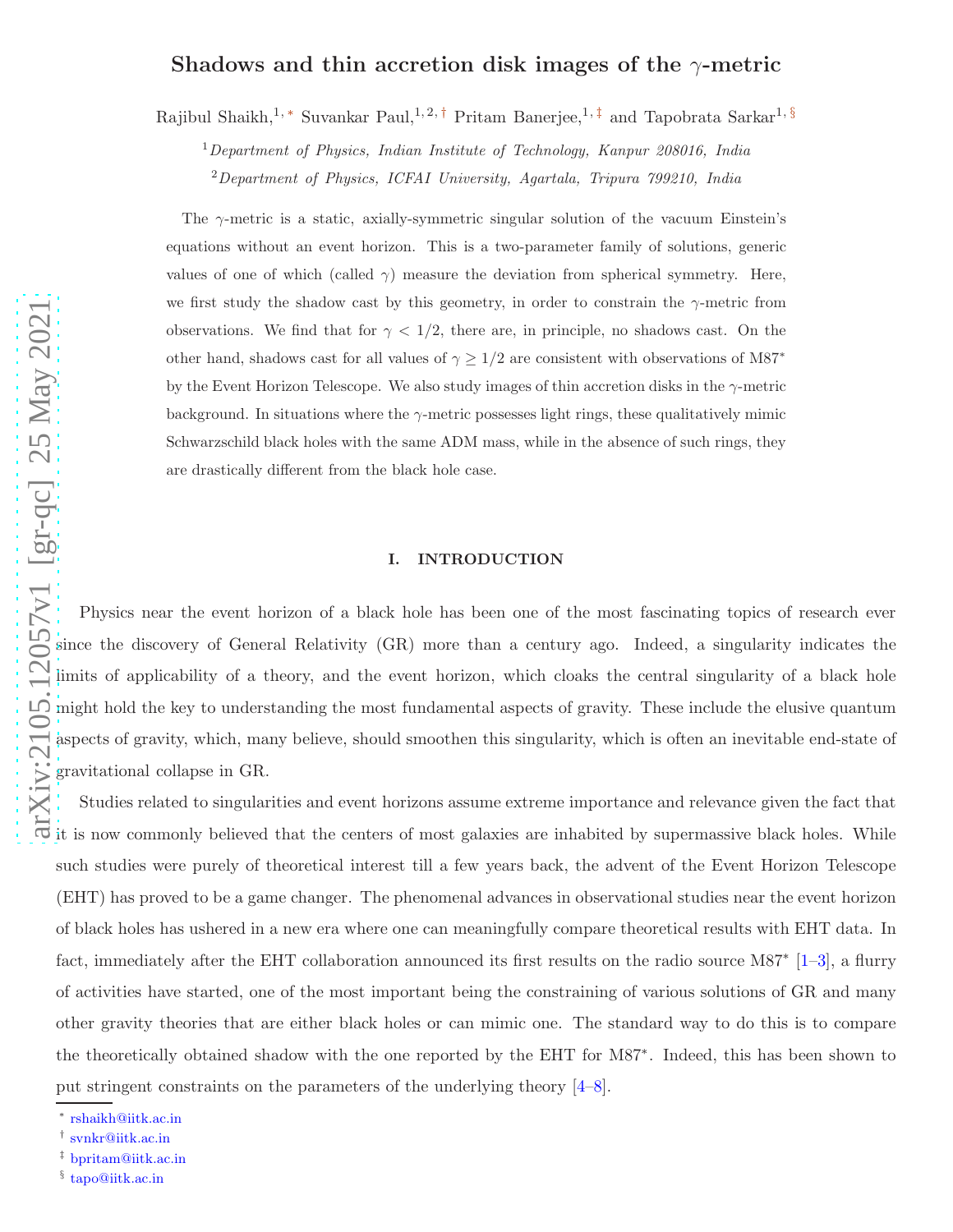In astrophysical scenarios, the spacetime geometry around a supermassive compact object is typically modeled by a static Schwarzschild or a stationary Kerr black hole solution of GR. While Birkhoff's theorem guarantees that the former is the unique solution under the assumption of spherical symmetry in vacuum, the latter is perhaps more interesting as a rotating solution. Such a solution is axially symmetric, and thus more general than the idealized Schwarzschild solution. While the Kerr black hole has been extensively studied in the light of EHT data, a couple of its mimickers were recently studied in the same context in [\[4](#page-12-2)], where it was pointed out that such alternatives are indeed viable, within some particular range of parameters.

In astrophysical scenarios, axially symmetric solutions of Einstein's equations are interesting, as these are more general than idealized spherically symmetric cases. In the simplest scenario, one can envisage a static solution, which can have higher multipole terms in its potential, apart from the usual monopole term. Properties of such spacetimes are well studied in the literature, and exact solutions are known  $[9-13]$  (for more details, we refer the reader to the monographs [\[14](#page-12-6)] and [\[15](#page-12-7)]). Here, we will focus on the Zipoy-Voorhees spacetime [\[10,](#page-12-8) [11](#page-12-9), [14](#page-12-6)[–17\]](#page-13-0), whose metric is popularly known as the  $\gamma$ -metric. These are singular and vacuum solutions of Einstein's equations without an event horizon and are characterized by two parameters, which we call m and  $\gamma$ . While m relates to the mass,  $\gamma$  has two special values, namely  $\gamma = 0$  representing flat space and  $\gamma = 1$  being the Schwarzschild solution. For all other values of  $\gamma$ , the space-time is axially symmetric, with  $\gamma$  being a measure of the deviation from spherical symmetry or from the Schwarzschild solution.

Our purpose here is to check how far the  $\gamma$ -metric can act as a black hole mimicker. To this end, we first study the shadow cast by the  $\gamma$ -metric, and compare it with the EHT result. Our main observation is that while for  $\gamma$  < 1/2, there will in principle be no shadow (this contradicts the recent results of [\[18](#page-13-1), [19](#page-13-2)]), while the EHT data indicates that *all values* of  $\gamma \geq 1/2$  are allowed. This is verified by studying the gamma metric in the limit  $\gamma \to \infty$ , where it coincides with the Chazy-Curzon solution in spherical coordinates [\[15\]](#page-12-7). We, therefore, come up with an interesting conclusion : the gamma metric, with  $\gamma \geq 1/2$  is an *unconstrained* axially symmetric solution of vacuum GR, consistent with current EHT data. In this sense, the shadow of the  $\gamma$ -metric adds to the list of black hole mimickers.

In the later part of this paper, we focus on geometrically thin accretion disk images for the  $\gamma$ -metric. We consider the Novikov-Thorne model, and study massive particles on the "equatorial" plane. The images of the disks are then numerically obtained using ray-tracing technique and compared with those of Schwarzschild black hole. Our conclusion here is that, in the presence of light rings, the accretion disk images of the  $\gamma$ -metric can very closely mimic those of the Schwarzschild black hole, but in the absence of such rings it is drastically different.

This paper is organized as follows. In the next section [II,](#page-2-0) we review some properties of the  $\gamma$ -metric, and also the metric in the limit  $\gamma \to \infty$ , in subsection IIA. Next, in section [III,](#page-4-0) we study the shadow cast by the  $\gamma$ -metric. This is followed by the section [IV,](#page-7-0) where we constrain the  $\gamma$ -metric using EHT results, substantiating our discussion above. Section [V](#page-9-0) is devoted to the analysis of thin accretion disks in the  $\gamma$ -metric background, followed by the concluding section  $VI$ . Throughout this paper, we will work in units where the gravitational constant  $G$  and the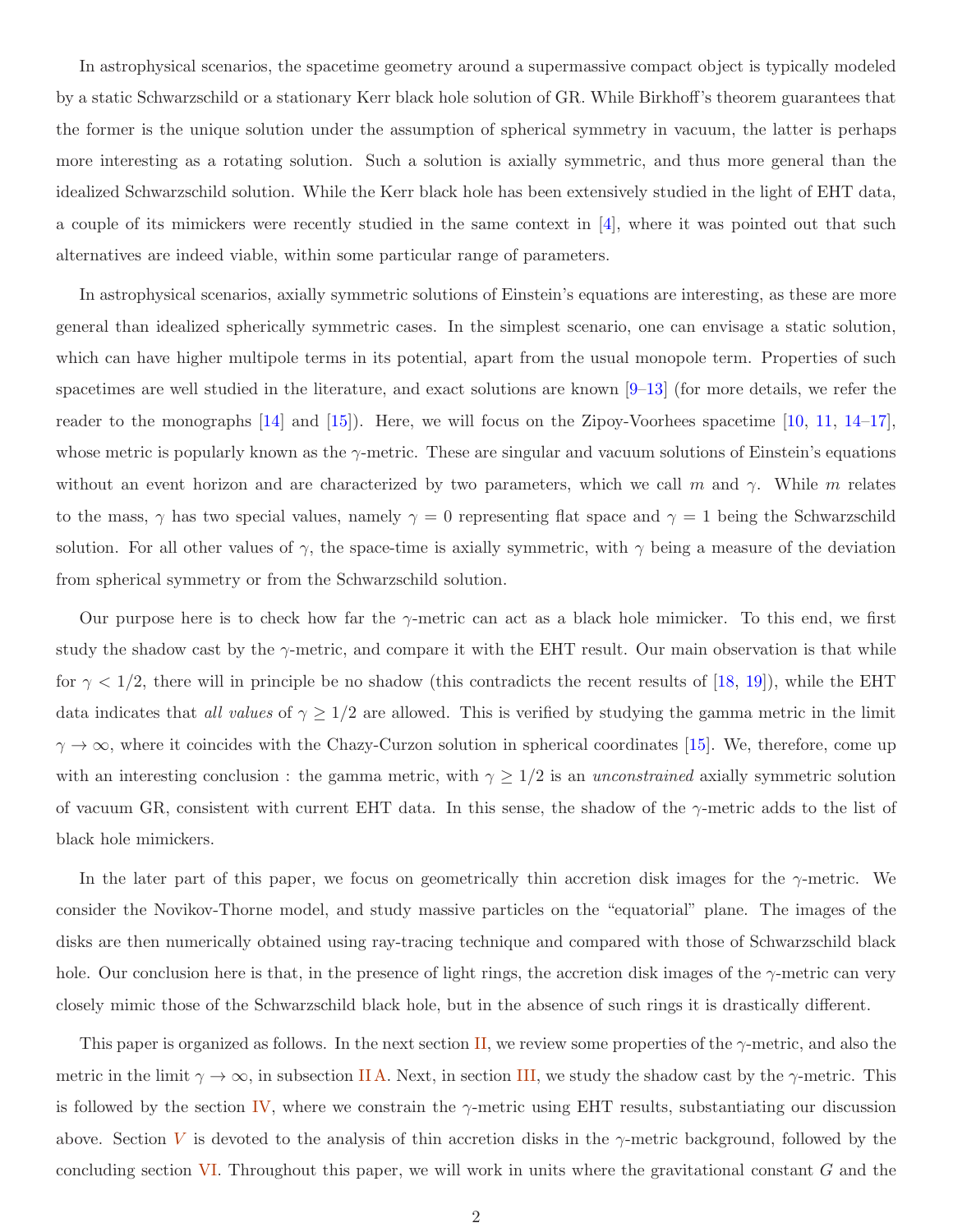speed of light  $c$  is set to unity.

# <span id="page-2-0"></span>II. THE  $\gamma$ -METRIC AND ITS PROPERTIES

We consider a particular solution of the Weyl class which consists of a family of static, axially symmetric vacuum solutions of Einstein's equations. The solution is called as the Zipoy-Voorhees spacetime [\[10](#page-12-8), [11,](#page-12-9) [14](#page-12-6)[–17\]](#page-13-0), whose metric is popularly known as the  $\gamma$ -metric. The Weyl class of metrics have a generic line element of the form  $[14–16]$  $[14–16]$  $[14–16]$ 

<span id="page-2-2"></span><span id="page-2-1"></span>
$$
ds^{2} = -e^{2U}dt^{2} + e^{-2U}\left(e^{2k}(d\rho^{2} + dz^{2}) + \rho^{2}d\phi^{2}\right),
$$
\n(1)

in cylindrical coordinates  $(t, \rho, \phi, z)$ . The  $\gamma$ -metric, for a particular solution of  $U(\rho, z)$ ,  $k(\rho, z)$  and after making a transformation from  $(\rho, z)$  to  $(r, \theta)$  coordinates, is written as

$$
ds^{2} = g_{tt}dt^{2} + g_{rr}dr^{2} + g_{\theta\theta}d\theta^{2} + g_{\phi\phi}d\phi^{2}
$$
  
=  $-A(r)dt^{2} + \frac{1}{A(r)} \left[ B(r,\theta)dr^{2} + C(r,\theta)d\theta^{2} + (r^{2} - 2mr)\sin^{2}\theta d\phi^{2} \right],$  (2)

where the functions  $A, B, C$  are given as

$$
A(r) = \left(1 - \frac{2m}{r}\right)^{\gamma}, \ B(r, \theta) = \left(\frac{r^2 - 2mr}{r^2 - 2mr + m^2 \sin^2\theta}\right)^{\gamma^2 - 1}, \ C(r, \theta) = \frac{(r^2 - 2mr)^{\gamma^2}}{(r^2 - 2mr + m^2 \sin^2\theta)^{\gamma^2 - 1}}.
$$
 (3)

The transformation between the Weyl coordinates  $(\rho, z)$  of Eq. [\(1\)](#page-2-1) and the Erez-Rosen coordinates  $(r, \theta)$  of Eq. [\(2\)](#page-2-2) is [\[14](#page-12-6), [16](#page-13-3)]

$$
\rho^2 = \left(r^2 - 2mr\right)\sin^2\theta \;, \quad z = \left(r - m\right)\cos\theta. \tag{4}
$$

The metric is characterized by two parameters m and  $\gamma$ , where m is related to the mass, and  $\gamma$  measures deformation of the spacetime from spherical symmetry. The Arnowitt-Deser-Misner (ADM) mass of the spacetime is  $M = m\gamma$ , and the corresponding quadrupole moment is  $Q = \frac{\gamma M^3}{3}$  $\frac{M^3}{3}(1-\gamma^2)$  [\[16\]](#page-13-3). The monopole M and the quadrupole Q are the only independent components of multipole moments, as all higher order components can be expressed in terms of M and Q. When  $\gamma = 0$ , the  $\gamma$ -metric represents the flat Minkowski spacetime, and for  $\gamma = 1$ , it reduces to the spherically symmetric Schwarzschild solution. For all other values of  $\gamma$ , it deforms the spacetime from spherically symmetric to axially symmetric, with  $\gamma < 1$  ( $\gamma > 1$ ) representing a prolate (oblate) spheroid.

The  $\gamma$ -metric is an interesting model to understand the directional behaviour of naked singularities [\[20,](#page-13-4) [21\]](#page-13-5). Since this is a vacuum solution, the Ricci scalar for the metric vanishes. Whereas the expression of the Kretschmann scalar,  $K = R_{\alpha\beta\delta\lambda}R^{\alpha\beta\delta\lambda}$  ( $R_{\alpha\beta\delta\lambda}$  is the Riemann curvature tensor), reads [\[21](#page-13-5)[–23](#page-13-6)]

<span id="page-2-3"></span>
$$
\mathcal{K} = \frac{16m^2\gamma^2}{r^{2(\gamma^2 + \gamma + 1)}(r - 2m)^{2(\gamma^2 - \gamma + 1)}(r^2 - 2mr + m^2\sin^2\theta)^{3 - 2\gamma^2}} F(r, \theta),\tag{5}
$$

where

$$
F(r,\theta) = m^2 \sin^2 \theta \left[ 3m\gamma \left( \gamma^2 + 1 \right) (m - r) + \gamma^2 \left( 4m^2 - 6mr + 3r^2 \right) + m^2 \left( \gamma^4 + 1 \right) \right] + 3r(\gamma m + m - r)^2 (r - 2m).
$$
 (6)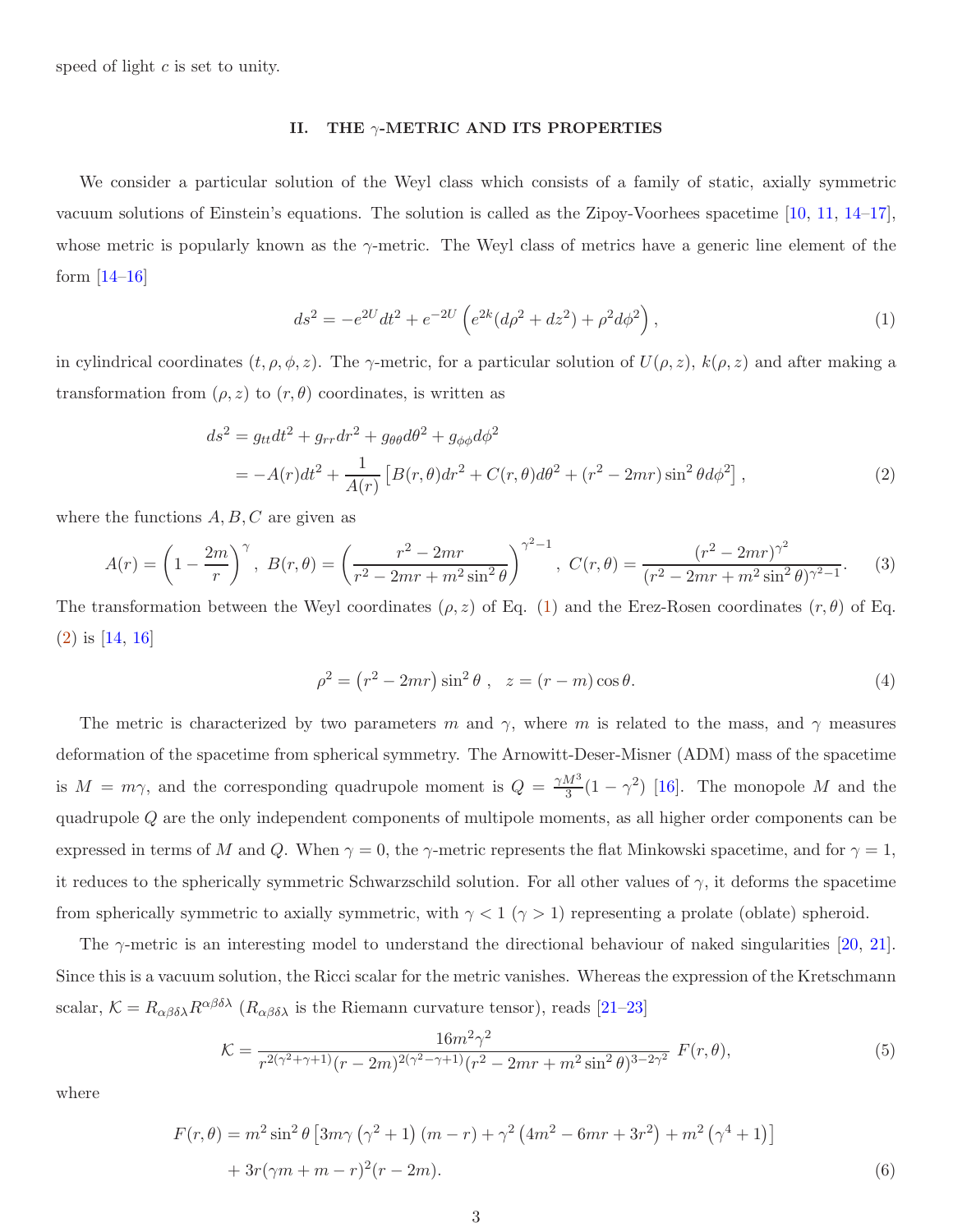It can be seen that the Kretschmann scalar diverges at  $r = 0$  for all  $\gamma > 0$ . So, there is a curvature singularity at  $r = 0$  for all  $\gamma > 0$ . Moreover, the nature of the surface  $r = 2m = \frac{2M}{\gamma}$  is quite interesting. As for the Schwarzschild case, i.e., for  $\gamma = 1$ , this surface marks the location of the event horizon, which also represents the infinitely red-shifted surface for observers at spatial infinity. From Eq. [\(5\)](#page-2-3), the expressions of the Kretschmann scalar along the polar axis  $(\theta = 0, \pi)$  and  $\theta = \pi/2$  become [\[21](#page-13-5)]

<span id="page-3-1"></span>
$$
\mathcal{K}|_{\theta=0} = \mathcal{K}|_{\theta=\pi} = \frac{48m^2\gamma^2(\gamma m + m - r)^2}{r^{4+2\gamma}(r - 2m)^{4-2\gamma}},\tag{7}
$$

<span id="page-3-2"></span>
$$
\mathcal{K}|_{\theta=\frac{\pi}{2}} = \frac{16m^2\gamma^2}{r^{2\gamma^2+2\gamma+2}(r-2m)^{2\gamma^2-2\gamma+2}(r-m)^{6-4\gamma^2}} H(r),\tag{8}
$$

where

$$
H(r) = m4 (\gamma4 + 3\gamma3 + 4\gamma2 + 3\gamma + 1) - 3m3r (\gamma3 + 4\gamma2 + 5\gamma + 2) + 3m2r2 (2\gamma2 + 6\gamma + 5) - 6mr3(\gamma + 2) + 3r4.
$$
\n(9)

From Eqs. [\(5\)](#page-2-3), [\(7\)](#page-3-1) and [\(8\)](#page-3-2), we see that, for  $\gamma < 2 \ (\neq 0, 1)$ , the Kretschmann scalar diverges at  $r = 2m = \frac{2M}{\gamma}$ γ for the whole domain of  $\theta$ , i.e., for  $0 \le \theta \le \pi$ . So there is a curvature singularity at  $r_s = 2m = \frac{2M}{\gamma}$  $\frac{M}{\gamma}$  for the mentioned range of  $\gamma$ . On the other hand, for  $\gamma > 2$  case, the Kretschmann scalar becomes zero at  $r = 2m$  at  $\theta = 0, \pi$  and diverges at  $\theta = \pi/2$ . Therefore, no singularity exists on the polar axis in the range  $\gamma > 2$ , whereas along the equatorial direction, the curvature singularity does exist at  $r = r_s$  for all values of  $\gamma > 0 \ (\neq 1)$  [[18\]](#page-13-1). Moreover, the surface  $r = r_s$  also represents an infinitely red-shifted surface for any value of  $\gamma > 0$  ( $\gamma = 1$  being the Schwarzschild one) for an observer at spatial infinity. For example, if  $\nu$  is the frequency of a light ray emitted from a source at rest at a finite radial distance r, and  $\nu_{\infty}$  is the corresponding frequency of the same light ray received by an observer at rest at infinity, then we can write

$$
\nu_{\infty} = \nu \sqrt{A(r)} = \nu \left( 1 - \frac{2m}{r} \right)^{\gamma/2}.
$$

As  $r \to r_s = 2m$ , we have  $\nu_{\infty} \to 0$ , i.e., the light received by the observer is infinitely red-shifted, irrespective of the value of  $\gamma > 0$ . Again from Eq. [\(5\)](#page-2-3), we observe that  $\mathcal{K} \to \infty$  when  $r^2 - 2mr + m^2 \sin^2 \theta = 0$  for the range  $0 < \gamma \leq \sqrt{3/2}$ . Therefore, in addition to the singularities at  $r = 0$  and  $r_s = 2m$ , there exists another singular surface inside the  $r_s = 2m$  singularity, for this range of  $\gamma$ . Since we are interested only in the region exterior to the outermost singular surface  $r_s = 2m$ , the singularities internal to this surface are immaterial to our analysis. For associated literature regarding the properties of this spacetime, for example the global structure, motion of test particles, accretion disk properties etc., we refer the reader to [\[16](#page-13-3), [17,](#page-13-0) [22](#page-13-7)[–25\]](#page-13-8).

# <span id="page-3-0"></span>A.  $\gamma \to \infty$  limiting case

We have also considered the spacetime in the limiting case of  $\gamma \to \infty$ , keeping the ADM mass M fixed and finite. The resulting spacetime corresponds to the Chazy-Curzon solution of GR in spherical coordinates [\[15](#page-12-7), [26](#page-13-9)[–28](#page-13-10)]. We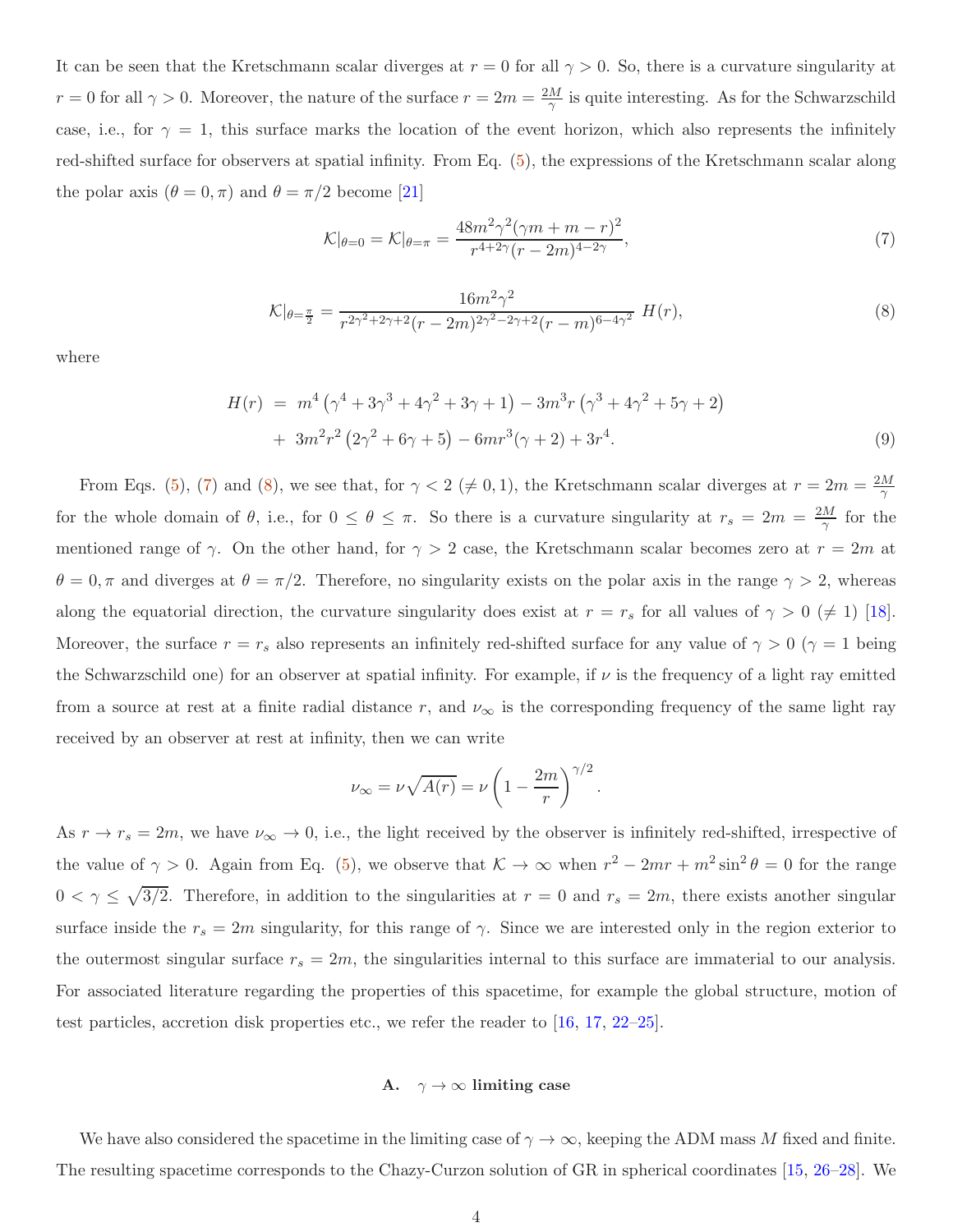call it as Gamma-Infinite (GI) spacetime for simplicity. The corresponding line element of the GI spacetime is

$$
ds^{2} = -\exp\left(-\frac{2M}{r}\right)dt^{2} + \exp\left(\frac{2M}{r}\right)\left[\exp\left(-\frac{M^{2}\sin^{2}\theta}{r^{2}}\right)\left(dr^{2} + r^{2}d\theta^{2}\right) + r^{2}\sin^{2}\theta d\phi^{2}\right].
$$
 (10)

The Kretschmann scalar of this GI spacetime reads

$$
\tilde{\mathcal{K}} = \frac{16M^2 \left[ 3(M-r)^2 r^2 + M^2 (M^2 - 3Mr + 3r^2) \sin^2 \theta \right]}{r^{10}} \exp \left[ \frac{2M(M \sin^2 \theta - 2r)}{r^2} \right].
$$
\n(11)

From the above expression, we see that

$$
\tilde{\mathcal{K}}\Big|_{r\to 0} = \begin{cases} 0, & \text{if } \theta = 0, \pi \\ \infty, & \text{if } \theta \neq 0, \pi \end{cases}
$$
\n(12)

Therefore, there is no curvature singularity at  $r = 0$  for  $\theta = 0, \pi$ , whereas for all other values of  $\theta$ , curvature singularity exists at  $r = 0$ . We shall also discuss the lensing properties of this spacetime in sequel.

# <span id="page-4-0"></span>III. OPTICAL PROPERTIES AND SHADOWS OF THE  $\gamma$ -METRIC

To analyze the gravitational lensing and shadows cast by the γ-metric, we need to study the motion of photons in this background. Due to time translational and azimuthal symmetries of this spacetime given by the metric in Eq.  $(2)$ , we have two constants of motion along the null geodesics, namely, the energy E and the angular momentum L of photons about the axis of symmetry. Therefore, the t and  $\phi$  components of the geodesic equations for photons are given by

$$
\dot{t} = -\frac{E}{g_{tt}}, \quad \dot{\phi} = \frac{L}{g_{\phi\phi}}.\tag{13}
$$

where an 'overdot' represents differentiation with respect to the affine parameter (unless otherwise specified). From the normalization of four velocities of photons  $(u^{\mu}u_{\mu}=0)$  along null geodesics, we obtain

<span id="page-4-3"></span>
$$
(-g_{tt})\left(g_{rr}\dot{r}^2 + g_{\theta\theta}\dot{\theta}^2\right) + \left(\frac{-g_{tt}}{g_{\phi\phi}}\right)L^2 = E^2 \text{ , i.e., } (-g_{tt})\left(g_{rr}\dot{r}^2 + g_{\theta\theta}\dot{\theta}^2\right) + V_{\text{eff}} = E^2 \tag{14}
$$

where  $V_{\text{eff}}$  is the effective potential for photons and is given by

$$
V_{\text{eff}} = \frac{L^2}{r^2 \sin^2 \theta} \left( 1 - \frac{2m}{r} \right)^{2\gamma - 1} = \frac{L^2}{r^2 \sin^2 \theta} \left( 1 - \frac{2M}{\gamma r} \right)^{2\gamma - 1}.
$$
 (15)

On the equatorial plane,  $\theta = \pi/2$  and  $\dot{\theta} = 0$ . Therefore, on this plane, we have

<span id="page-4-1"></span>
$$
(-g_{tt}) g_{rr} \dot{r}^2 + V_{\text{eff}}^{\pi/2} = E^2
$$
 (16)

where the effective potential on the equatorial plane takes the form

<span id="page-4-2"></span>
$$
V_{\text{eff}}^{\pi/2} = \frac{L^2}{r^2} \left( 1 - \frac{2m}{r} \right)^{2\gamma - 1} = \frac{L^2}{r^2} \left( 1 - \frac{2M}{\gamma r} \right)^{2\gamma - 1}.
$$
 (17)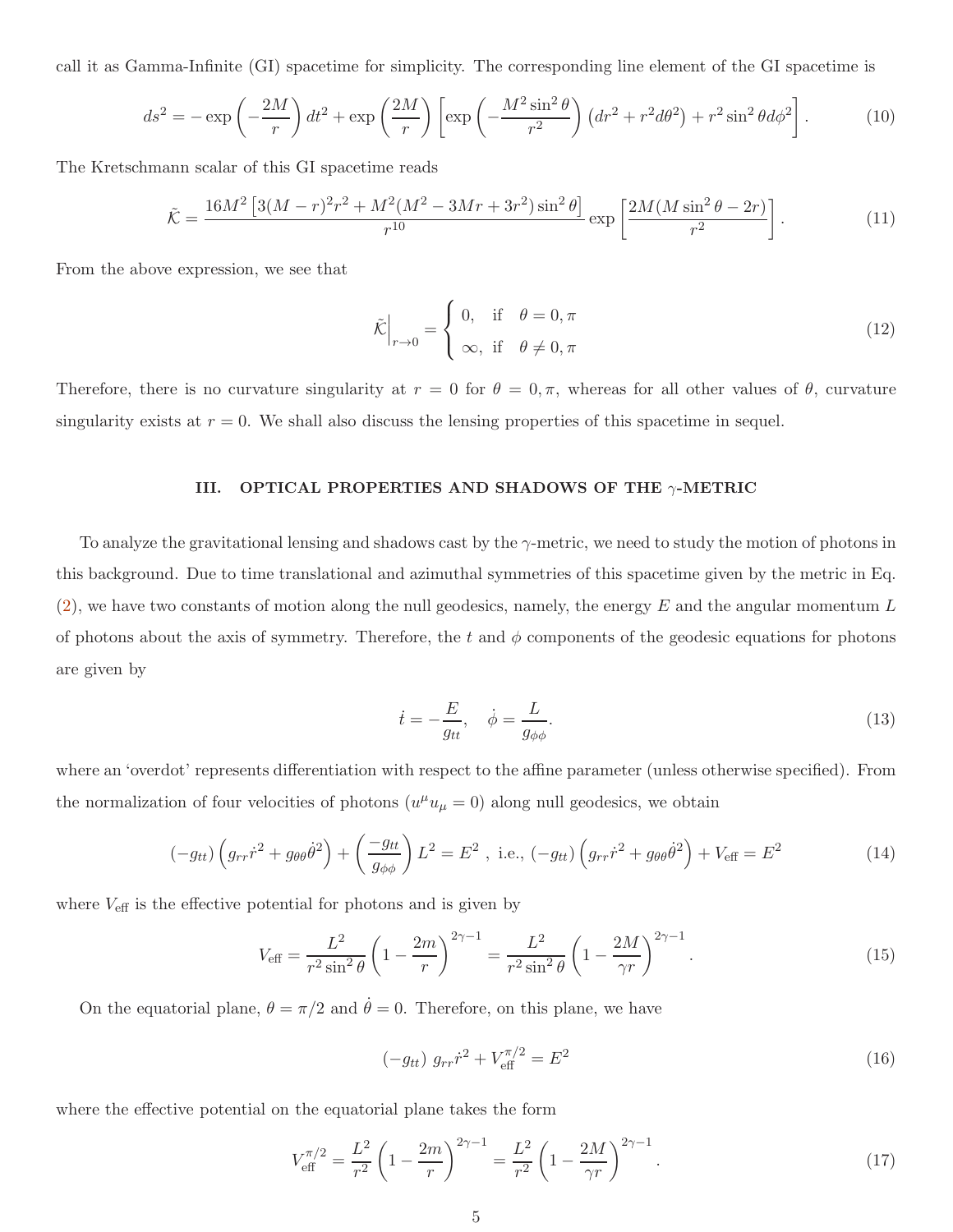If a photon arrives at the turning point  $(r_{tp})$  of its trajectory, we have  $\dot{r}|_{r=r_{tp}} = 0$ , which from Eqs. [\(16\)](#page-4-1) and [\(17\)](#page-4-2) gives,

$$
V_{\text{eff}}^{\pi/2} \Big|_{r=r_{\text{tp}}} = \frac{L^2}{r_{\text{tp}}^2} \left( 1 - \frac{2M}{\gamma r_{\text{tp}}} \right)^{2\gamma - 1} = E^2 \quad \implies \quad b(r_{\text{tp}}) = \frac{L}{E} = r_{\text{tp}} \left( 1 - \frac{2M}{\gamma r_{\text{tp}}} \right)^{(1 - 2\gamma)/2} \tag{18}
$$

where  $b(r_{tp})$  is the impact parameter of a light ray. The maximum of the effective potential marks the position of the photon capture radius which is known as the light ring in an axially symmetric case, and the photon sphere in a spherically symmetric case. On the equatorial plane, the photon capture radius becomes

$$
r_{\rm ps} = (2\gamma + 1)m = 2M + \frac{M}{\gamma}.
$$
 (19)

Figure [1](#page-5-0) shows the variation of the photon capture radius  $r_{\rm ps}$  on the equatorial plane and the singularity radius  $r_s$  as functions of  $\gamma$ . Note that the photon capture radius exists only for  $\gamma \geq 1/2$ . However, for  $\gamma < 1/2$ , it does not exist as  $r_{\rm ps} < r_s$  in this case. This is also clear from the effective potential  $V_{\rm eff}^{\pi/2}$ . For  $\gamma > 1/2$ ,  $V_{\rm eff}^{\pi/2}$  vanishes both at the singularity  $r_s$  and at the spatial infinity with a maximum in between marking the position of  $r_{\rm ps}$ . However, for  $\gamma < 1/2$ ,  $V_{\text{eff}}^{\pi/2}$  diverges at the singularity  $r_s$  (see Fig. [2\)](#page-6-0). Therefore, in this latter case, photons on the equatorial plane will always have turning points outside the singularity. This is also true for off-equatorial photon geodesics. The reason is that, if the geodesics governed by Eq. [\(16\)](#page-4-1) always have turning points, then so do the ones governed by Eq. [\(14\)](#page-4-3), as, in the limit  $r \to r_s$ , the effective potential in Eq. (14) still diverges and the coefficient of  $\dot{\theta}^2$  vanishes. Therefore, in the  $\gamma < 1/2$  case, as a photon with any non-zero impact parameter always has a turning point, there will be no capturing of photons at all, and hence no shadow will be produced in this case.



<span id="page-5-0"></span>FIG. 1. Variation of the photon capture radius  $(r_{\rm ps})$  and the singularity  $(r_s)$  on the equatorial plane as functions of  $\gamma$ . The solid red line corresponds to  $r_{ps}$  and the solid blue line represents  $r_s$ . We have chosen  $M = 1$  to obtain the plots. For  $\gamma < 0.5$ , we see that  $r_{\text{ps}} < r_s$ , i.e., the singular surface is outside the photon capture circle.

To check the above results, we use our numerical ray-tracing techniques (with certain modifications) discussed in our previous work [\[29](#page-13-11)] and produce the images. We shoot photons with different impact parameters from a distant observer towards the lensing objects and integrate the geodesic equations backward in time. If a geodesic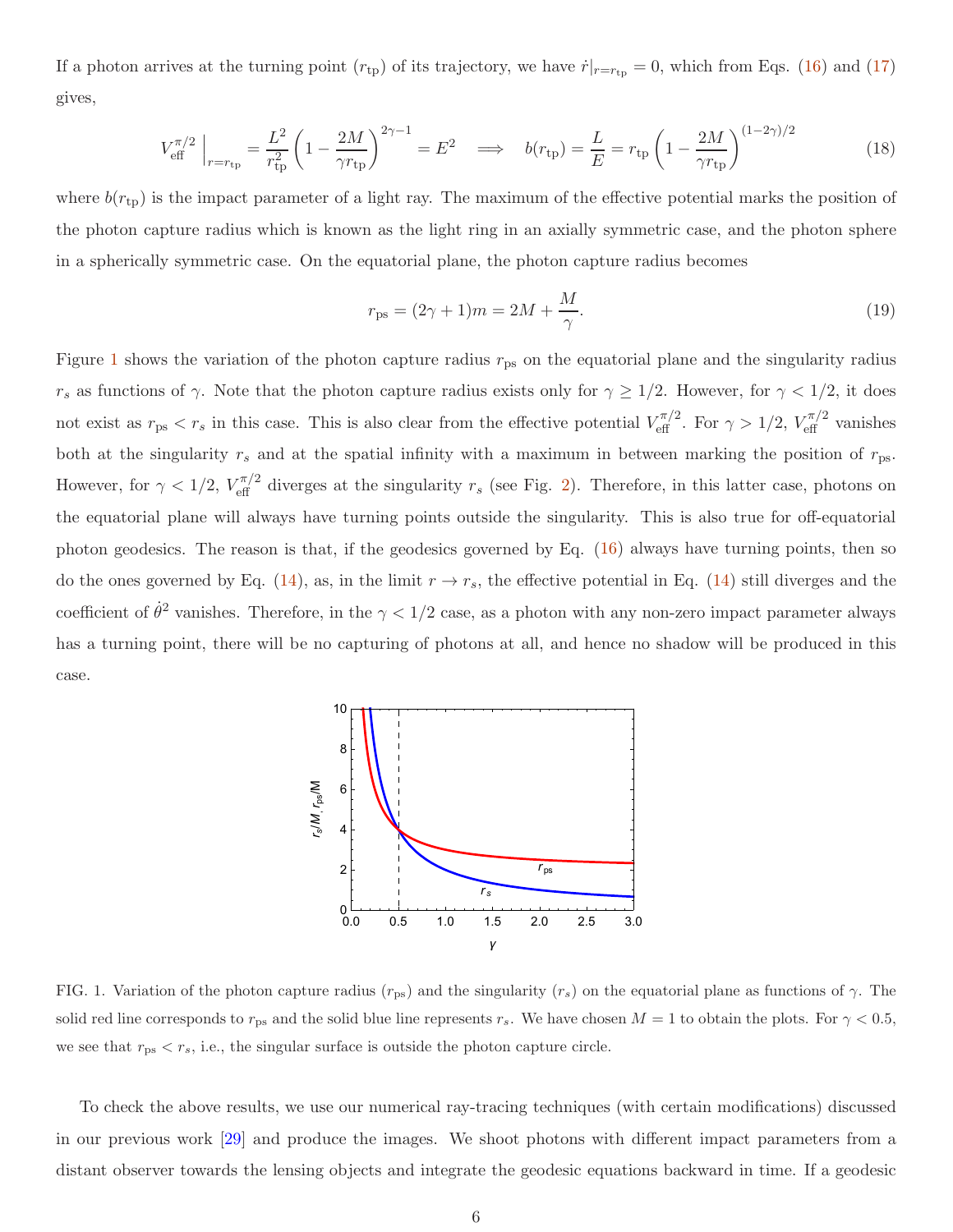

<span id="page-6-0"></span>FIG. 2. A typical plot of  $V_{\text{eff}}^{\pi/2}$  (in units of  $\bar{L}^2$ ) as a function of r (in units of M) for  $\gamma = 0.45$ . A ray of light (indicated by the black line) comes from a distant source, hits the turning point at  $r = r_{\text{tp}}$ , turns back and escapes to infinity.

has a turning point and escapes to infinity for a given impact parameter, we assign bright point to this. On the other hand, if it is captured by the singularity, we assign dark point to the corresponding impact parameter. However, since at the singularity  $r_s = \frac{2M}{\gamma}$  $\frac{M}{\gamma}$  some of the metric functions become infinite, we cannot exactly touch the surface of singularity due to numerical limitation. We shall have to take a region of tolerance  $(\delta r)$  around the singularity. Therefore, we take the inner grid to be at  $r = r_s + \delta r$ , where  $\delta r$  is very small. Any photon hitting this surface is assumed to be captured by the singularity. Also, while performing ray-tracing, we consider piecewise step size in the affine parameter  $\lambda$ . When the radial coordinate reaches below a predefined value  $r_s + 0.3$ , i.e., when  $r \le (r_s + 0.3)$  along a geodesic, we decrease the step size to  $\Delta \lambda = 10^{-5}$ .

Figure [3](#page-7-1) shows the ray-traced shadows of the  $\gamma$ -metric for different  $\gamma$ . Note that, for  $\gamma \geq 1/2$ , the singularity always casts shadows whose shapes and sizes will depend on the value of  $\gamma$ . The shadow becomes more and more prolate as we decrease  $\gamma$ . This is similar to the results obtained in [\[18](#page-13-1), [19](#page-13-2)]. However, for  $\gamma = 0.4$ , we note that the dark region shrinks as we decrease  $\delta r$  and will vanish in principle in the limit  $\delta r \to 0$ . Therefore, as explained before via a theoretical argument,  $\gamma < 1/2$  case does not cast any shadow. This conclusion is in contradiction to the studies of shadows in [\[18](#page-13-1), [19\]](#page-13-2).

The shrinking of the dark region with decreasing  $\delta r$  can be understood in more detail from the analysis of geodesics on the equatorial plane. In Fig. [4,](#page-7-2) we have shown dependence of the impact parameter on turning point  $r_{tp}$  for equatorial geodesics. Note that the turning point lies very close to the singularity even when the impact parameter is  $\sim 3$  or 4. If we take the turning point to be  $r_{tp} = r_s + 0.001$ , then corresponding impact parameters are 2.92 2.13 and 1.15 for  $\gamma = 0.45$ , 0.4 and 0.3, respectively. Therefore, if we take  $\delta r = 0.001$ , then this means that we are excluding all those photons having turning points  $r_{tp} \le (r_s + 0.001)$ , i.e., from the impact parameters space, we are excluding impact parameters  $b \le 2.92$ , 2.13 and 1.15 for  $\gamma = 0.45$ , 0.4 and 0.3, respectively. Photons having impact parameters within the excluded region form dark spots. As a result, we are having the dark region for  $\gamma$  < 1/2. However, for a given  $\gamma$  < 1/2, decreasing  $\delta r$  means decreasing the excluded region from the impact parameter space. The excluded region and hence the dark region vanishes in the limit  $\delta r \to 0$ . Therefore, we do not have any shadow in principle in the  $\gamma < 1/2$  case.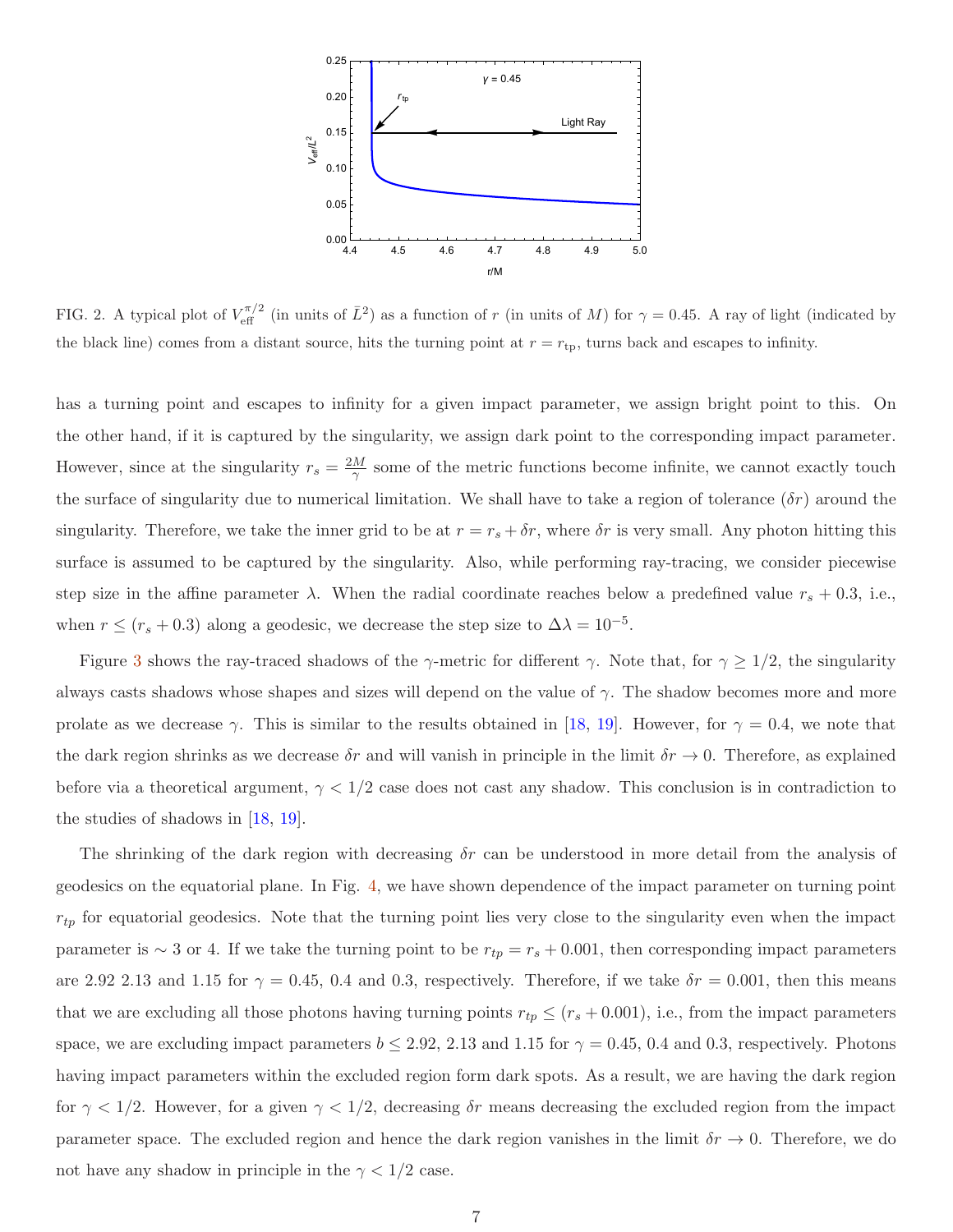

<span id="page-7-1"></span>FIG. 3. Ray-traced shadows of the  $\gamma$ -metric. The black region will disappear for  $\gamma < 1/2$  in the limit  $\delta r \to 0$ , implying that there is no shadow in this case. The observer's inclination angle is taken to be  $\theta_o = \pi/2$ .



<span id="page-7-2"></span>FIG. 4. Impact parameter as a function of the turning point  $r_{tp}$  on the equatorial plane. The vertical dashed line corresponds to turning point  $r_{tp} = r_s + 0.001$ . The corresponding impact parameters for this turning point are 2.92 2.13 and 1.15 for  $\gamma = 0.45, 0.4$  and 0.3, respectively. Here, we have considered  $M = 1$ .

# <span id="page-7-0"></span>IV. CONSTRAINING THE  $\gamma$ -METRIC USING THE M87<sup>∗</sup> RESULTS

We now use the results from M87<sup>∗</sup> observation [\[1](#page-12-0)] and put possible constraint on the  $\gamma$ -metric. For this purpose, we use the average size of the shadow and its deformation from circularity. To this end, we first denote the horizontal and the vertical axes in the shadow plane by  $\alpha$  and  $\beta$  respectively and define an angle  $\phi$  between the  $\alpha$ -axis and the vector connecting the geometric centre  $(0,0)$  of the shadow with a point  $(\alpha,\beta)$  on the boundary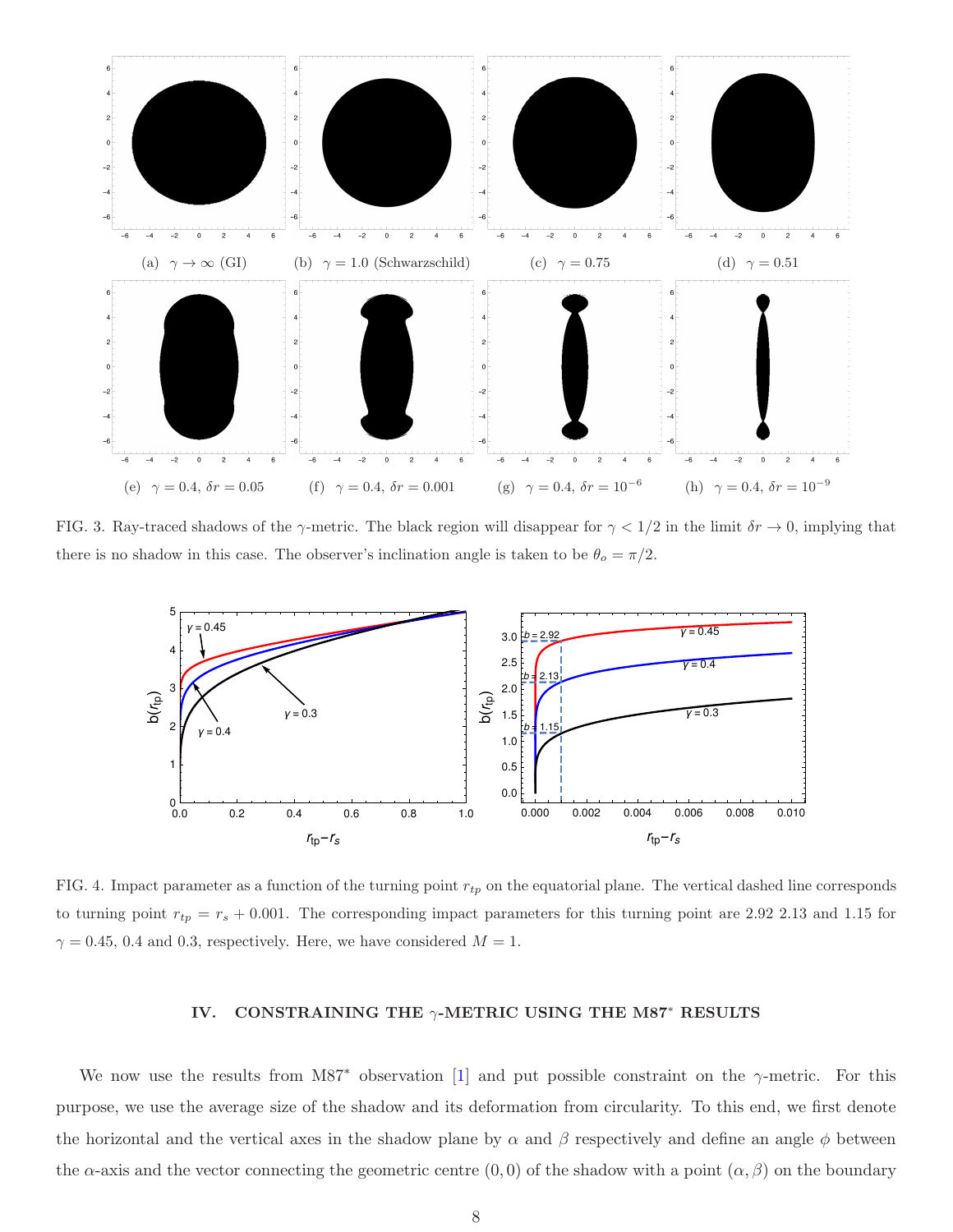of a shadow. Therefore, the average radius  $R_{av}$  of the shadow is given by [\[7\]](#page-12-10)

$$
R_{av}^2 = \frac{1}{2\pi} \int_0^{2\pi} l^2(\phi) \, d\phi,\tag{20}
$$

where  $l(\phi) = \sqrt{\alpha(\phi)^2 + \beta(\phi)^2}$  and  $\phi = \tan^{-1}(\beta(\phi)/\alpha(\phi))$ . Following [\[1](#page-12-0)], we define the deviation  $\Delta C$  from circularity as

$$
\Delta C = \frac{1}{R_{av}} \sqrt{\frac{1}{2\pi} \int_0^{2\pi} (l(\phi) - R_{av})^2 \ d\phi}.
$$
\n(21)

Note that  $\Delta C$  is the fractional RMS distance from the average radius of the shadow. According to EHT collabo-



<span id="page-8-0"></span>FIG. 5. Dependence of the diameter and deformation of the shadow on  $\gamma$  and  $\theta_o$ . Here,  $M = (6.5 \pm 0.7) \times 10^9 M_{\odot}$  and  $D = (16.8 \pm 0.8)$  Mpc. The red dashed line shows the inclination angle  $\theta_o = 17°$ . Note that, for this inclination angle, the diameter and the deformation of the shadow are consistent with the M87<sup>∗</sup> observation.

ration, the angular size of the observed shadow is  $\Delta\theta_{sh} = 42 \pm 3$  µas, and its deviation from circularity ( $\Delta C$ ) is less than 10% [\[1](#page-12-0)]. Also, following [1], we take the distance to M87<sup>∗</sup> to be  $D = (16.8 \pm 0.8)$  Mpc and the mass of the object to be  $M = (6.5 \pm 0.7) \times 10^9 M_{\odot}$ . These numbers imply that the diameter of the shadow in dimensionless unit should be

$$
\frac{d_{sh}}{M} = \frac{D\Delta\theta_{sh}}{M} = 11.0 \pm 1.5,\tag{22}
$$

where the errors have been added in quadrature. The above quantity must be equal to  $\frac{2R_{av}}{M}$ , i.e.,  $\frac{d_{sh}}{M} = \frac{2R_{av}}{M}$ . In Fig. [5,](#page-8-0) we have shown the average diameter and the deviation from circularity of the shadow for different  $\gamma$ and the observers inclination angle  $\theta_o$ . Here, we have taken  $0.5 \leq \gamma \leq 1$ . Note that the size of the shadow is consistent with the M87<sup>∗</sup> observations for all  $\gamma$  and  $\theta_o$ . However, the deviation from circularity is more than 10%, i.e.,  $\Delta C > 0.1$  over a small parameter region where  $\gamma$  is close to 0.5 and inclination is high simultaneously. If we restrict the inclination angle to be  $\theta_o = 17^{\circ}$ , which the jet axis makes to the line of sight [\[1\]](#page-12-0), then both the shadow size and the deviation from circularity are consistent with the M87<sup>∗</sup> observations for all  $\gamma$  values considered in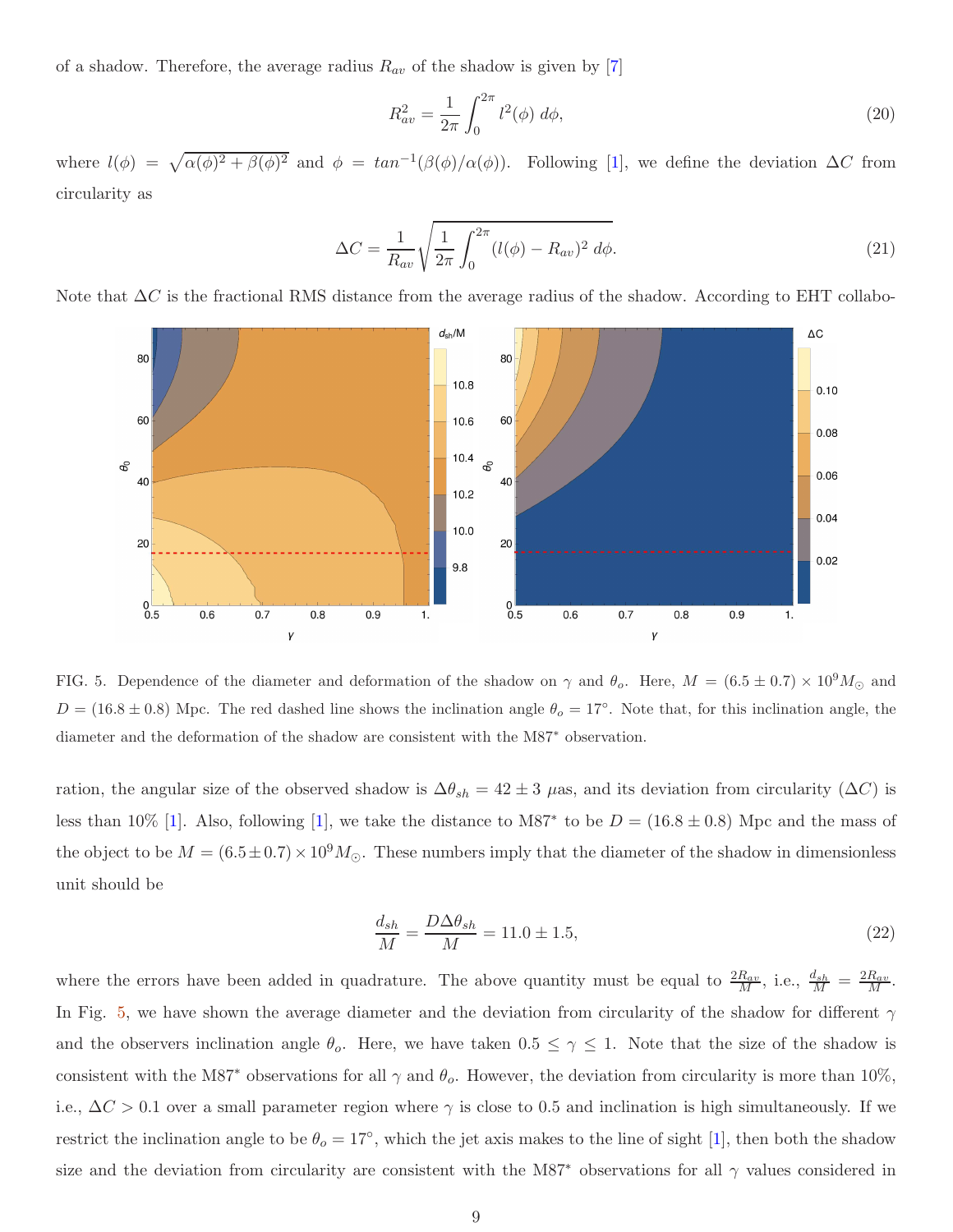Fig. [5.](#page-8-0) For the  $\gamma > 1$ , we have found that both the size and the deviation from circularity slowly increases with increasing  $\gamma$  for a given inclination angle. Therefore, in this latter case, the maximum size and deviation occur for the GI spacetime. We have found that, for  $\theta_o = 17^\circ$  and  $\gamma > 1$ , these maximum values are given by  $d_{sh}/M \simeq 10.46$ and  $\Delta C \simeq 0.028$ , which are consistent with the observation. Therefore, we find that, for the inclination angle of 17<sup>°</sup>, the shadow of the  $\gamma$ -metric is always consistent with the M87<sup>∗</sup> observations for all  $\gamma \ge 1/2$ .

# <span id="page-9-0"></span>V. ACCRETION DISKS AND THEIR IMAGES

We now consider the properties and image of a geometrically thin accretion disk in the  $\gamma$ -metric given in Eq. [\(2\)](#page-2-2). The disk consists of massive particles moving in stable circular timelike geodesics<sup>[1](#page-9-1)</sup> on the equatorial ( $\theta = \pi/2$ ) plane and is described by the Novikov-Thorne model [\[30](#page-13-12), [31\]](#page-13-13). Since the spacetime has time translational and azimuthal symmetries, we have two constants of motion along a timelike geodesic, namely, the specific energy  $E$ (energy per unit mass) and the specific angular momentum  $\tilde{L}$  about the axis of symmetry respectively. Therefore, the geodesic equations corresponding to t and  $\phi$  can be written as,

$$
\dot{t} = -\frac{\tilde{E}}{g_{tt}}, \quad \dot{\phi} = \frac{\tilde{L}}{g_{\phi\phi}}.\tag{23}
$$

From the normalization of four velocity  $u^{\mu}$  (i.e.  $u^{\mu}u_{\mu} = -1$ ) for massive particles, the radial geodesic equation on the equatorial plane can be written as

$$
g_{rr}\dot{r}^2 = -1 - \frac{\tilde{E}^2 g_{\phi\phi} + \tilde{L}^2 g_{tt}}{g_{tt}g_{\phi\phi}} = \tilde{V}_{\text{eff}}(r,\theta,\tilde{E},\tilde{L}),\tag{24}
$$

where  $\tilde{V}_{eff}$  is the effective potential. A stable circular orbit is given by  $\tilde{V}_{eff} = 0$ ,  $\tilde{V}'_{eff} = 0$  and  $\tilde{V}''_{eff} < 0$ . The first two conditions yield the following expressions for the specific energy and the specific angular momentum of the particles moving in the stable circular orbits:

$$
\tilde{E} = -\frac{g_{tt}}{\sqrt{-\left(g_{tt} + g_{\phi\phi}\Omega^2\right)}}, \qquad \tilde{L} = \frac{g_{\phi\phi}\Omega}{\sqrt{-\left(g_{tt} + g_{\phi\phi}\Omega^2\right)}}, \qquad \Omega = \frac{d\phi}{dt} = \sqrt{-\frac{g_{tt,r}}{g_{\phi\phi,r}}},\tag{25}
$$

where  $\Omega = d\phi/dt$  is the angular velocity of the particles forming the disk. The flux of the electromagnetic radiation emitted from a radial position r of the disk is given by the standard formula [\[30](#page-13-12), [31\]](#page-13-13)

$$
\mathcal{F}(r) = -\frac{\dot{M}}{4\pi\sqrt{-g}} \frac{\Omega'}{(\tilde{E} - \Omega \tilde{L})^2} \int_{r_{in}}^{r} (\tilde{E} - \Omega \tilde{L}) \tilde{L}' dr,
$$
\n(26)

where  $\dot{M} = dM/dt$  is the mass accretion rate,  $r_{in}$  is the inner edge of the disk, and  $\sqrt{-g} = \sqrt{-g_{tt}g_{rr}g_{\phi\phi}}$  is the determinant of the metric on the equatorial plane. The marginally stable circular orbit is given by  $V''_{\text{eff}} = 0$ . This

<span id="page-9-1"></span><sup>&</sup>lt;sup>1</sup> Strictly speaking, the particles move on almost circular geodesics and are very slowly infalling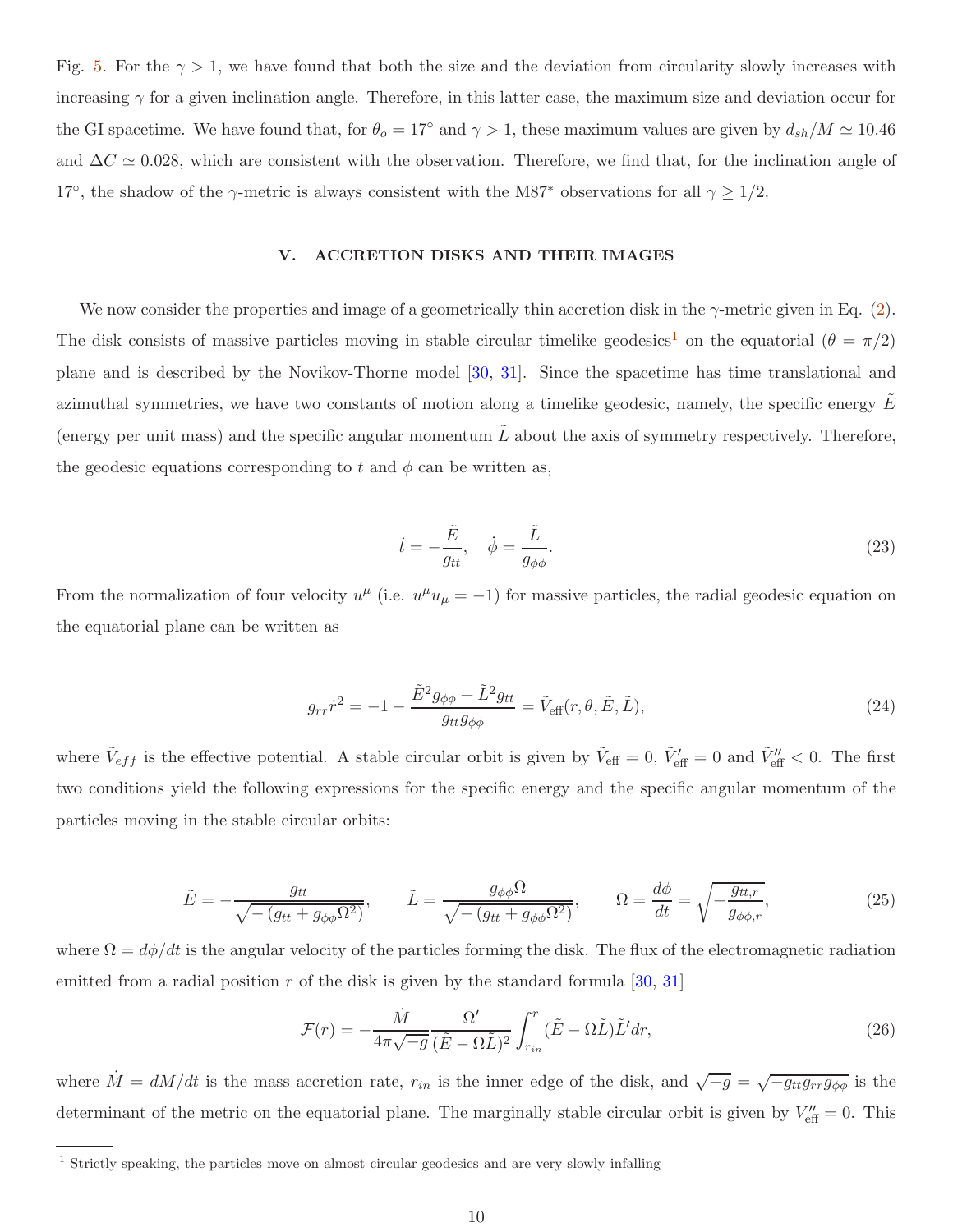gives

$$
r_{\pm} = \frac{1 + 3\gamma \pm \sqrt{5\gamma^2 - 1}}{\gamma} M. \tag{27}
$$

Figure [6](#page-10-0) shows the variations of  $r_{\pm}$ , the radius of singularity  $r_s = \frac{2M}{\gamma}$  $\frac{M}{\gamma}$  and the photon capture radius  $r_{ps}$  as functions of  $\gamma$ . For  $0 < \gamma < 1/\sqrt{5}$ ,  $r_{\pm}$  do not exist. Therefore, in this case, we have a single continuous disk with its inner edge at  $r_{in} = r_s$  and outer edge at some radius  $r > r_s$ . For  $\gamma = 1/\sqrt{5}$ ,  $r_{-} = r_{+}$ , i.e., the outer edge of the inner disk coincides with the inner edge of the outer disk, thereby giving a single continuous disk. For  $1/\sqrt{5} < \gamma < 1/2$ ,  $r_s < r_- < r_+$ , implying that there exist stable circular orbits in between the singularity  $r_s$  and r−, and also at radii greater than  $r_+$  with no stable circular orbits in between r− and r<sub>+</sub>. Therefore, in this case, we have double disk configuration (two concentric disjoint disks). The inner disk extends from the singularity (i.e.,  $r_{in} = r_s$ ) to  $r_-,$  and the outer disk extends from  $r_{in} = r_+$  to some radius  $r > r_+$ . For  $1/2 \le \gamma \le 1$ ,  $r_- \le r_s < r_+$ . Therefore, in this case,  $r_-\,$  does not exist, and we have a single accretion disk with its inner edge at  $r_{in} = r_+\,$  and the outer edge at some radius  $r > r_+$ . Although both the roots  $r_\pm$  are real for  $\gamma > 1$  case, the angular momentum L of circular orbits with radii  $r \le r_-\$  becomes imaginary. Therefore, in  $\gamma > 1$  case, we have a single disk with its inner edge at  $r_{in} = r_{+}$ . Note that, in the limit  $\gamma \to \infty$ , i.e., for the GI spacetime,  $r_s = 0$  and  $r_{\pm} = (3 \pm \sqrt{5})M$ .



<span id="page-10-0"></span>FIG. 6. Variations of  $r_+$  (blue),  $r_-$  (green),  $r_s$  (red) and  $r_{ps}$  (black) as functions of  $\gamma$ . We have considered  $M = 1$  to obtain the plots.

We now use our numerical ray-tracing techniques (with certain modifications) discussed in our previous work [\[29\]](#page-13-11) (see also [\[32](#page-13-14)]) and produce the images of accretion disks. The intensity maps of the images of accretion disks for the different cases discussed above are shown in Fig. [7.](#page-11-1) Note that, when there are light rings in the  $\gamma$ -metric, the image is very similar to that of a black hole, thereby mimicking a black hole. In the absence of light rings, however, the images for the  $\gamma$ -metric differ strikingly from that of the black hole, as shown by Figs. [7\(](#page-11-1)d), 7(e) and [7\(](#page-11-1)f).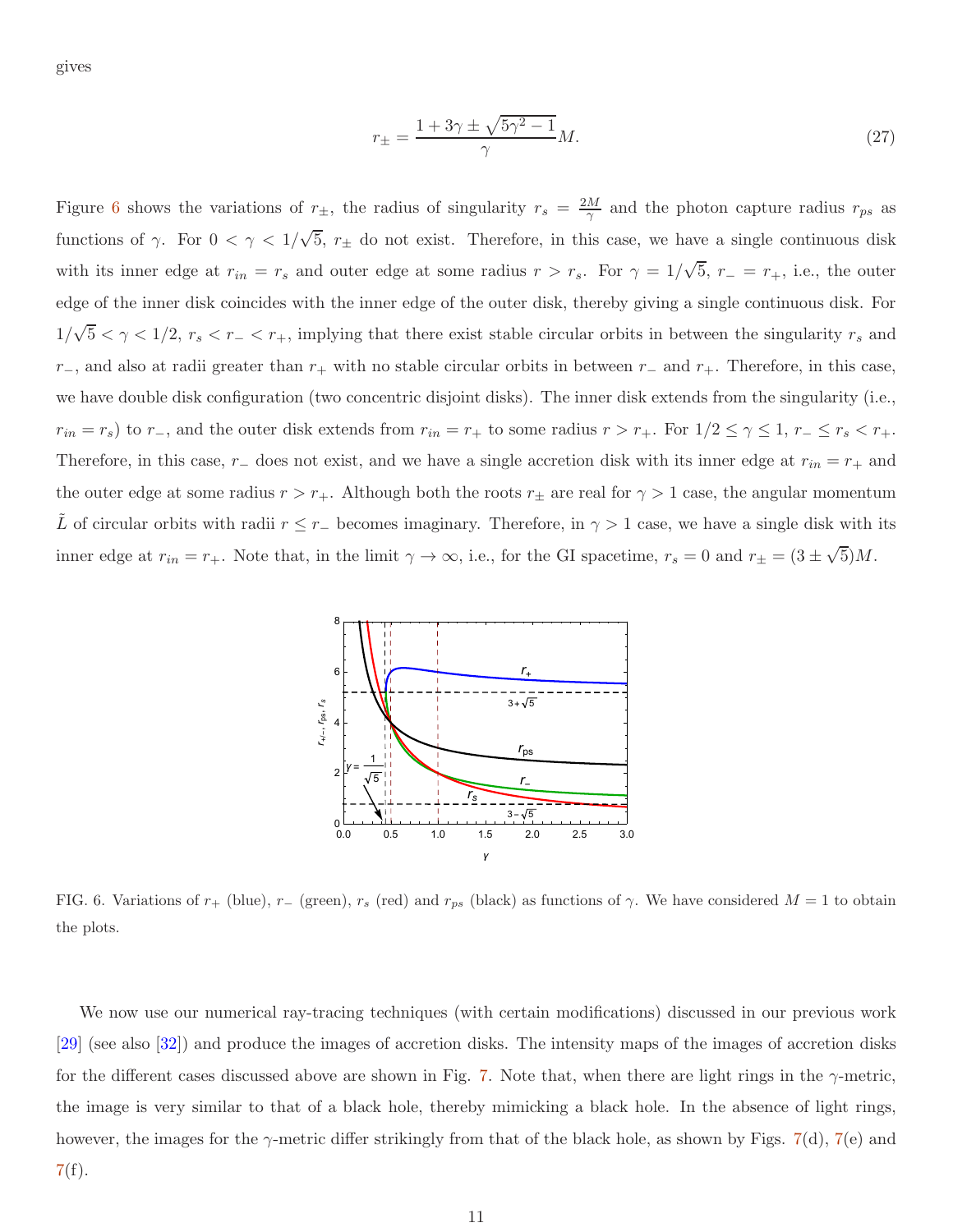

<span id="page-11-1"></span>FIG. 7. The images of accretion disks in a Schwarzschild black hole and the  $\gamma$ -metric [(a)-(g)]. See the text for the disk configurations for different values of  $\gamma$ . The outer edge of the outer disk is at  $r = 20M$ , and the observer's inclination angle is  $\theta_o = 80^\circ$ . The observer is placed at the radial coordinate  $r = 10^4 M$ , which corresponds effectively to the asymptotic infinity. In order to get rid of the parameters M and  $\dot{M}$ , we have normalized the fluxes by the maximum flux observed for the Schwarzschild black hole. Also, we have plotted square-root of the normalized flux for better looking. The color bars show the values the flux. All spatial coordinates are in units of M. Here, we have taken  $\delta r = 10^{-9}$  for  $\gamma < 1/2$  case. The central black strip in this case will disappear in the limit  $\delta r \to 0$ .

# <span id="page-11-0"></span>VI. CONCLUSIONS

The unprecedented advances in observational studies in the current era of the EHT have resulted in the exciting possibility of understanding the nature of singularities in GR, by comparing theory with experimental data. Motivated by the celebrated work of Hawking [\[33\]](#page-13-15), the importance of such studies lies in the fact that these can ultimately throw light on the nature of strong gravity, effective at horizon scales [\[34](#page-13-16)]. An important aspect of such analyses is the fact that one can use the EHT data to constrain possible solutions of Einstein equations. Indeed, a plethora of activities have been reported in this direction in the recent past, and it is by now understood that several singular solutions, as well as horizonless compact objects are consistent with current data. The totality of such results will be pivotal in understanding the correct nature of the fundamental aspects of strong gravity.

In this paper, we have carried out the analysis of shadows and accretion disk images of the Zipoy-Voorhees spacetime, characterized by the  $\gamma$ -metric. We have shown that while for the parameter  $\gamma < 1/2$ , there will be no shadow, the  $\gamma \geq 1/2$  class is essentially unconstrained, i.e., all such values of  $\gamma$  are consistent with current EHT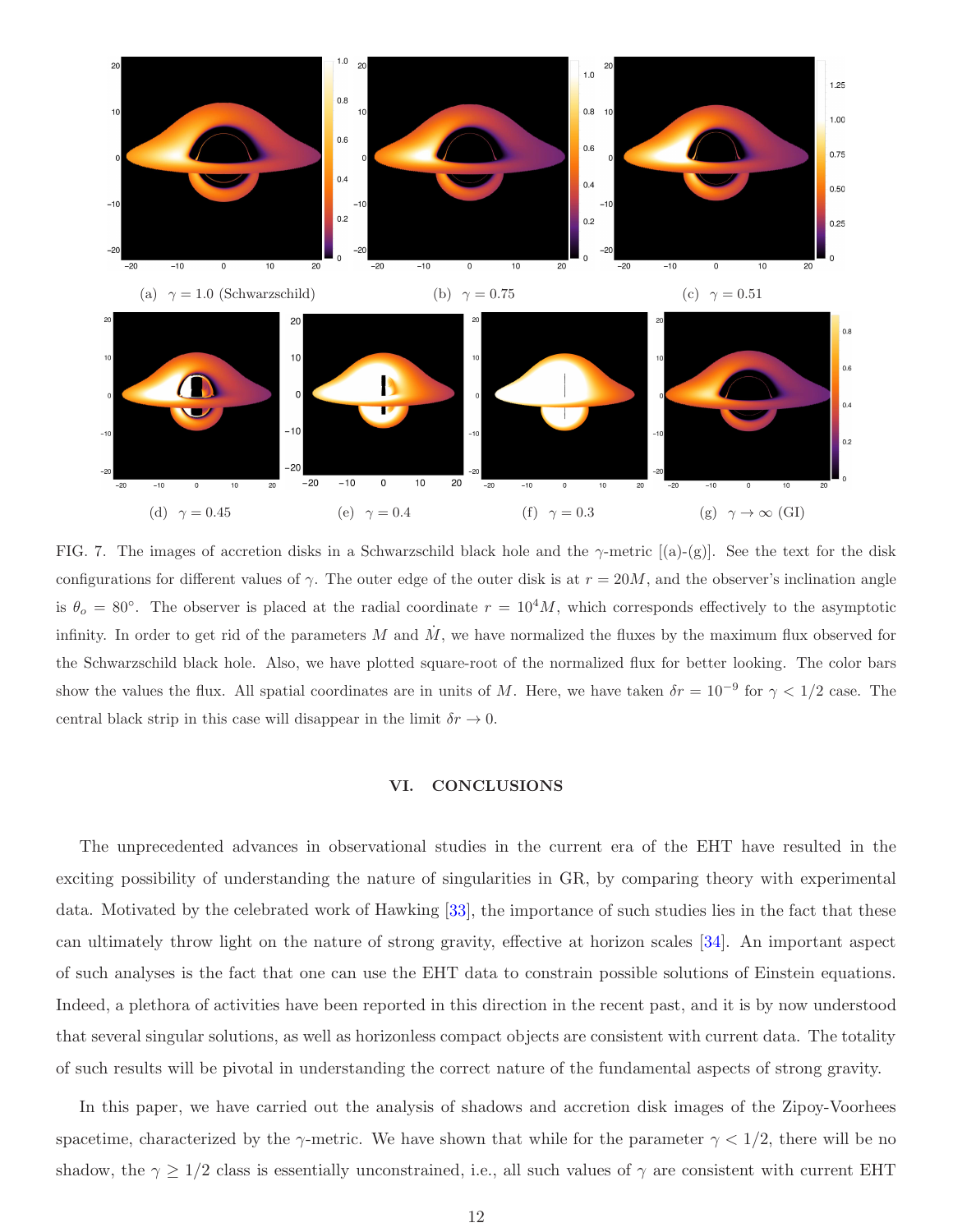observations. We have further constructed thin accretion disk images in the  $\gamma$  metric background and shown that these can be dramatically different from the Schwarzschild case for  $\gamma < 1/2$ .

As we mentioned in the introduction, astrophysical black holes are often approximated by the static Schwarzschild or the stationary Kerr solution. The  $\gamma$ -metric on the other hand describes a static, axially-symmetric vacuum solution, and is attractive in its own rights. Since spherical symmetry in static vacuum solutions is by no means a fundamental criterion in black hole physics, our result that the  $\gamma$ -metric is perfectly admissible, should be an interesting addition to the current literature. Further, we have shown how the thin accretion disk images here might be very similar to that of the Schwarzschild black hole in cases when there are light rings. These cases thus exemplify situations where the horizonless object might mimic a black hole. In the absence of any light ring, however, these images might be very different from the black hole case.

In continuation of this work, it should be interesting to compare other static axially symmetric solutions of GR with the current data from the EHT.

- <span id="page-12-0"></span>[1] The Event Horizon Telescope Collaboration, *First M87 event horizon telescope results. I. The shadow of the supermassive black hole*, Astrophys. J. Lett. 875, L1 (2019).
- [2] The Event Horizon Telescope Collaboration, *First M87 event horizon telescope results. V. Physical origin of the asymmetric ring*, Astrophys. J. Lett. 875, L5 (2019).
- <span id="page-12-1"></span>[3] The Event Horizon Telescope Collaboration, *First M87 event horizon telescope results. VI. The shadow and mass of the central black hole*, Astrophys. J. Lett. 875, L6 (2019).
- <span id="page-12-2"></span>[4] R. Shaikh, K. Pal, K. Pal and T. Sarkar, *Constraining alternatives to the Kerr black hole*, arXiv:2102.04299 [gr-qc].
- [5] D. Psaltis et al. (Event Horizon Telescope), *Gravitational Test Beyond the First Post-Newtonian Order with the Shadow of the M87 Black Hole*, Phys. Rev. Lett. 125, 141104 (2020).
- [6] I. Banerjee, S. Chakraborty and S. SenGupta, *Silhouette of M87\*: A New Window to Peek into the World of Hidden Dimensions*, Phys. Rev. D 101, no. 4, 041301 (2020).
- <span id="page-12-10"></span>[7] C. Bambi, K. Freese, S. Vagnozzi and L. Visinelli, *Testing the rotational nature of the supermassive object M87<sup>\*</sup> from the circularity and size of its first image*, Phys. Rev. D 100, 044057 (2019).
- <span id="page-12-3"></span>[8] R. Kumar and S. G. Ghosh, *Black Hole Parameter Estimation from Its Shadow*, ApJ 892, 78 (2020).
- <span id="page-12-4"></span>[9] G. Erez and N. Rosen, *The gravitational field of a particle possessing a multipole moment*, Bull. Res. Council Israel 8, 47 (1959).
- <span id="page-12-8"></span>[10] D. M. Zipoy, *Topology of some spheroidal metrics*, J. Math. Phys. 7, 1137 (1966).
- <span id="page-12-9"></span>[11] B. H. Voorhees, *Static axially symmetric gravitational fields*, Phys. Rev. D 2 2119 (1970).
- [12] F. P. Esposito, L. Witten, *On a static axisymmetric solution of the Einstein equations*, Phys. Lett. B58, 357 (1975).
- <span id="page-12-5"></span>[13] Ts. I. Gutsunaev, V. S. Manko, *On the Gravitational Field of a Mass Possessing a Multipole Moment*, Gen. Rel. Grav. 17 1025 (1985),
- <span id="page-12-6"></span>[14] H. Stephani, D. Kramer, M. Maccallum, C. Hoenselaers, E. Herlt, *Exact Solutions to Einstein's Field Equations* 2 Ed., Cambridge University Press (2003).
- <span id="page-12-7"></span>[15] J. B. Griffiths and J. Podolsky, *Exact Space-Times in Einstein's General Relativity*, Cambridge University Press, Cam-